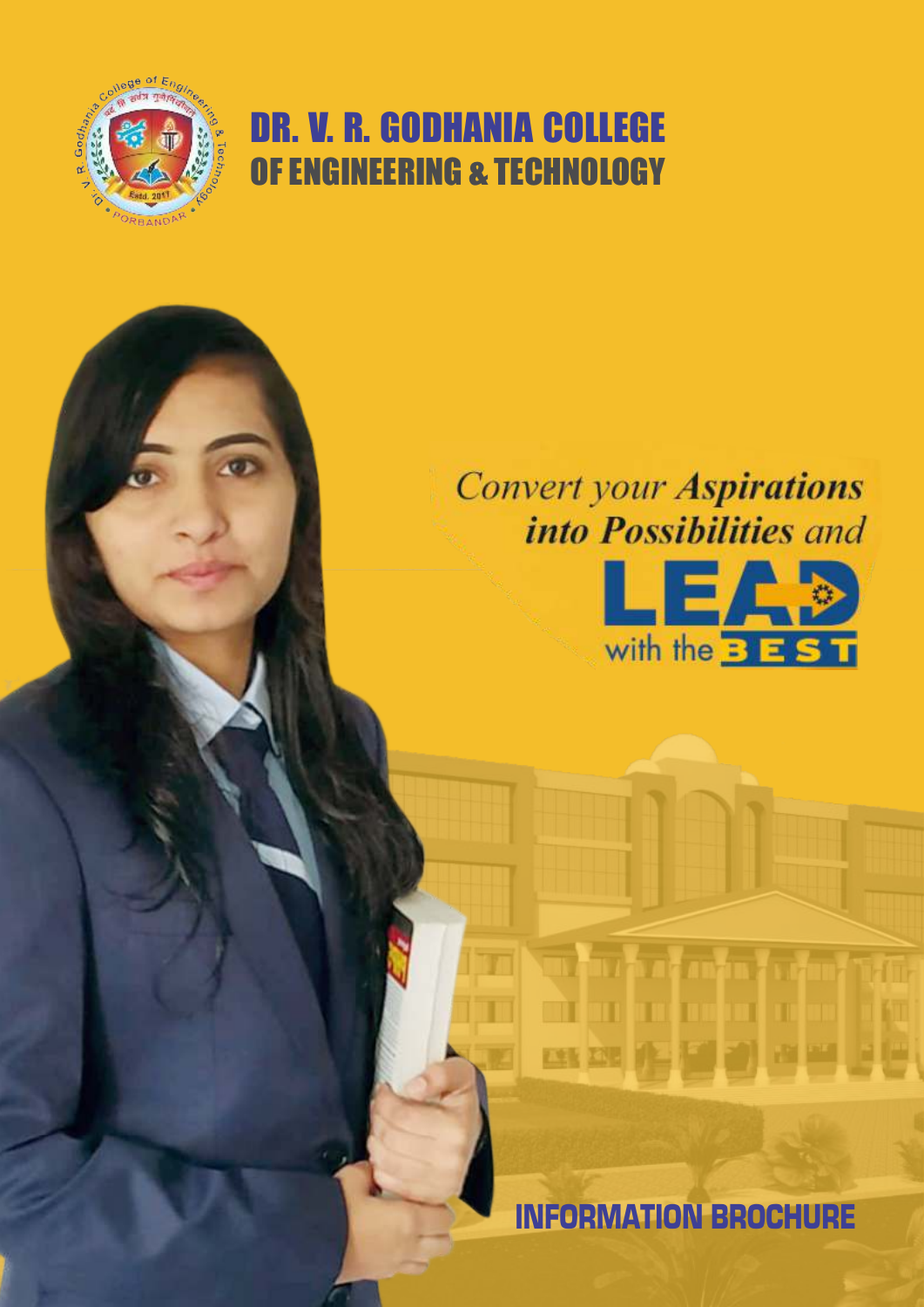## Content

- 1. Trustee Message
- 2. DRVRGCET AT A Glance
- 3. Vision, Mission & Quality Policy
- 4. Why DRVRGCET
- 5. Life at DRVRGCET
- 6. Department and Courses
- 7. Studying at DRVRGCET
- 8. Vibrant DRVRGCET

*"Leadership is the capacity to translate vision into Reality"* - Dr. Virambhai Godhania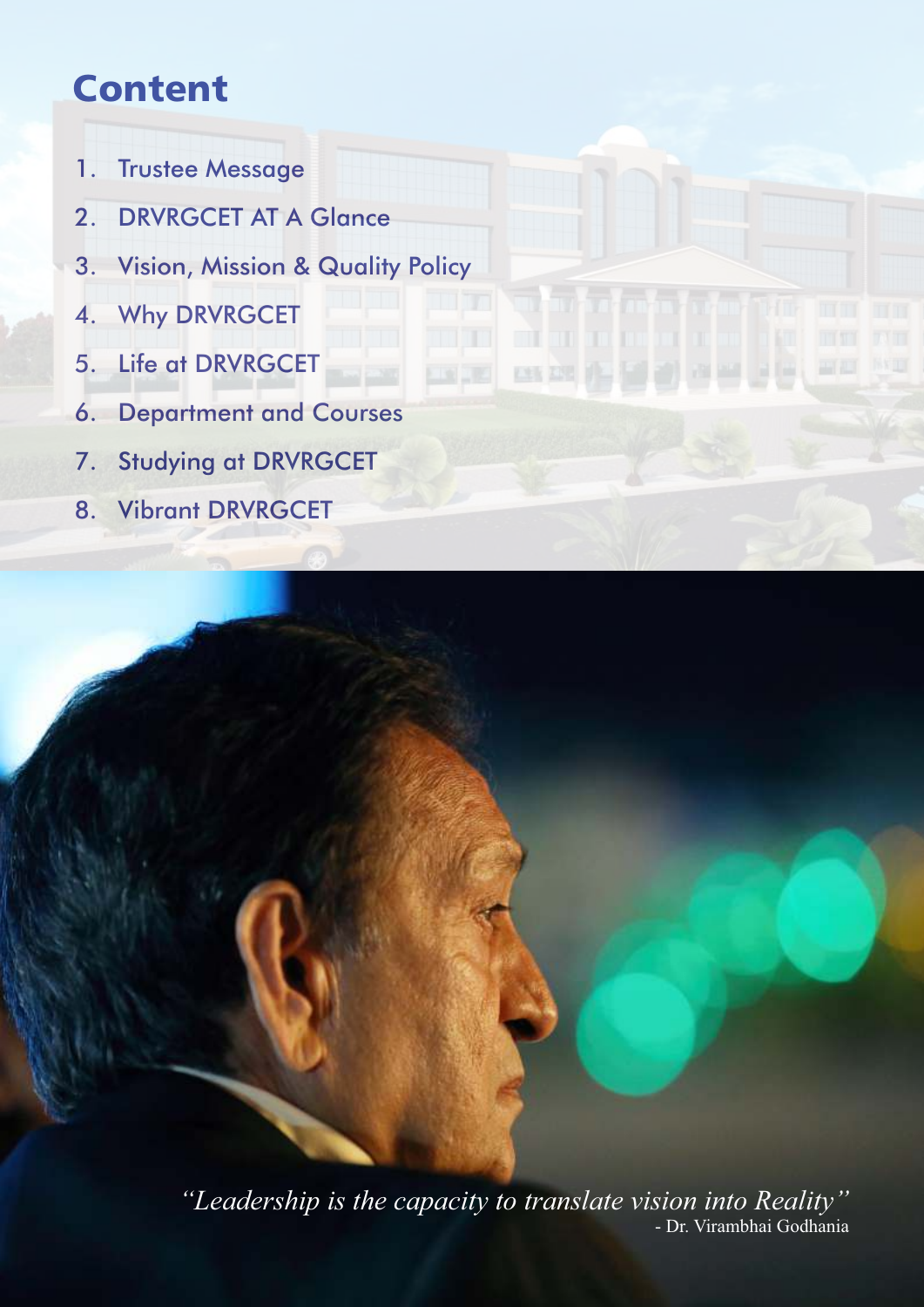## Trustee Message

### Dr. V. R. Godhania President

It is my privilege to greet you on behalf of DRVRGCET. In a short span of 2 years, DRVRGCET has been emerged as the preferred choice of students principally because of its experienced faculty, highly structured teaching, learning process and all laboratories and workshops having latest equipment's.

DRVRGCET is prestigious due to its innovationism, dynamism and persistence for seeking and adapting innovative methods to improve the quality of higher education, has now established itself as one of the premier institutions in Porbandar.



I believe that we cannot achieve anything without hardwork and dedication. So every student of DRVRGCET should keep these things in mind & be successful in life.

### Sh. Arjunbhai Modhvadia Managing Trustee

"Education is the most powerful weapon which you can use to change the world." - Nelson Mandela

I believe that education is also an investment in the field of human resource development to build a nation, which is a driver for technological innovation and economic growth of the country. In present scenario of globalization, technical education has occupied the centre stage, Scientific community has been significantly transformed into an interactive global community, sharing concept, exchanging ideas and collaborating on projects with an international

yardstick. Web based learning system and research are considered these days as common practices in the myriad developing fields all over.

"Do not train a child to learn by force or harshness; but direct them to it by what amuses their minds, so that you may be better able to discover with accuracy the peculiar bent of the genius of each." Plato

At DRVRGCET, we are striving hard to inculcate and develop qualities amongst our young students on plato theory. We are confident that our efforts will bear fruits and we shall achieve our goal of making this institute to be top institutions providing professional education in the country. We shall very much wish that the executives of tomorrow get associated with us in this process. On behalf of the entire DRVRGCET community, it is my pleasure to welcome you to a vibrant academic campus.



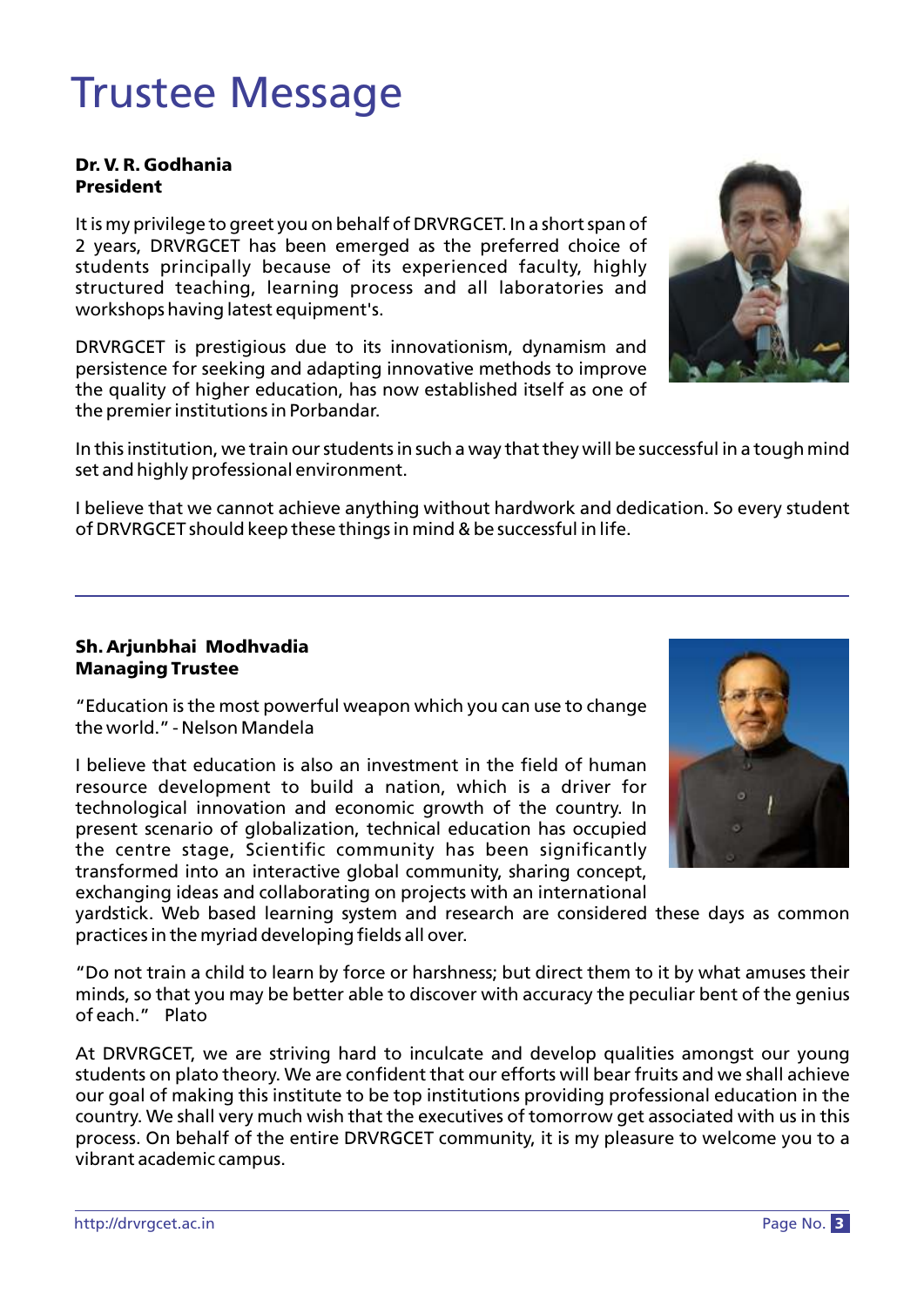## Trustee Message

#### Sh. Bharat Visana Working Trustee

"The ultimate purpose of education at our Institute is to transform the students into competent professionals with human virtues to liberate themselves from their limitations."

I welcome you to DRVRGCET. The institute is committed to develop young minds for creative leadership in Technology and Management and a proactive and useful role in social transformation..

We are committed to ensuring that you are offered high-quality teaching and learning at our campus. We provide enough opportunities and encourage you to pursue your studies to your fullest talent.

The skills you develop will be a real asset to you. Once you graduate from our college, you will have a well-earned degree.

You are certain to come in contact with new ideas, new environment and you will love to be part of us. DRVRGCET is dedicated to facilitate the development of young minds as leaders of tomorrow in all walks of life.

I am sure your stint in the institute will be physically challenging, mentally enriching and spiritually transforming.

### Dr. Sanjay Agal Principal

The onus of creating a world class educational institution is challenging and embellished with a host of initiatives which validate themselves over an extended time span.

Today the corporate world seeks a generation of young people who are not only enlightened, but also trained to think innovatively. They are expected to meet tough challenges and create opportunities in uncharted areas with unprecedented success.

At the Dr. V. R. Godhania College of Engineering& Technology, we strive not only to prepare our students for the change, but also try and get them a step ahead by challenging their abilities and nurturing their curiosities.

We strive to inculcate within them not only academic excellence but also the ability to adapt to change; both technological and social - in order to make sure that they are ready not just to face the new world but to be leaders and pioneers as the new world is crafted. If you are passionate, and you possess a desire to meet technology and embrace it, DRVRGCET is the place for you.

I am sure that with our collective vision we will achieve the enshrined goals through dynamic, participative and scholarly academic inputs duly complemented by collaborative deployment of professionals of high repute and calibre.

Once again, I extend my best wishes to the all the stakeholders of the college.



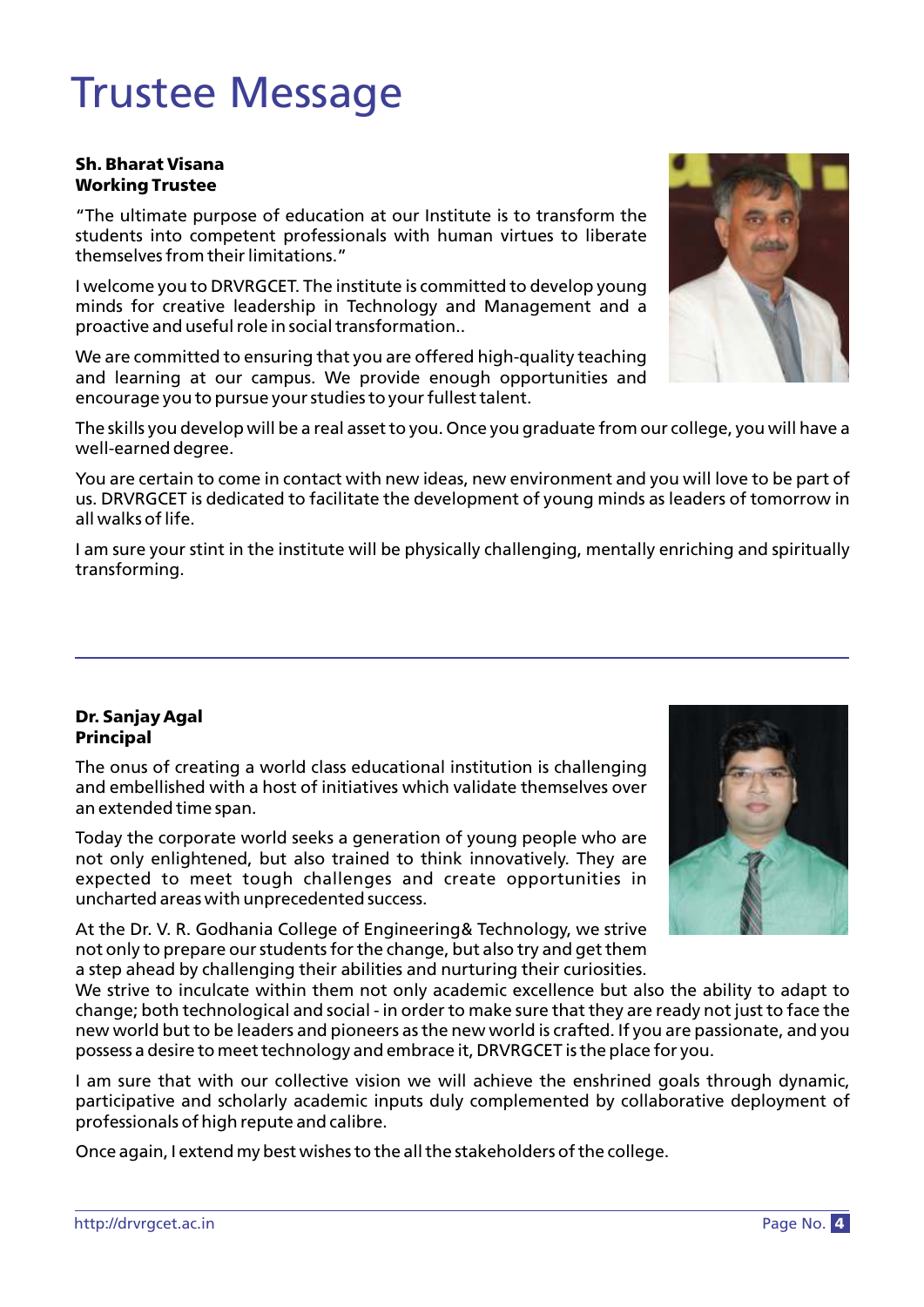## DRVRGCET at a glance

"Imagination is more important than knowledge"

- Albert Einstein

Dr. V. R. Godhania College of Engineering & Technology (DRVRGCET) was set up as a self financed institution in the year 2017, under the aegis of Shri MaldevjiOdedraSmarak Trust to cater the demands of technical education in saurastra region. We are committed to nurture the new order of society based on the principles of 3R's: "Rise, Raise and Race", i.e., Rise higher and higher in knowledge and skills with right understanding, Raise thy neighbor and Race to the limits of imagination.

The institute is approved by All India Council for Technical Education (AICTE) and affiliated to Gujarat Technological University (GTU), Ahemdabad. DRVRGCET is an Institute which offers undergraduate programs in Bachelor of Technology (B.E.). At DRVRGCET, teaching and research goes hand in hand with focus on emerging technologies and providing high-tech solutions to the industrial problems. We integrate science, technology and society with holistic prospective in cross cultural environment and shape students to be innovative, entrepreneurial, supportive, assured and capable enough to meet global standards. To achieve all this, we have well defined vision and mission and the progress is regularly monitored with the standards laid down in quality policy.

## Innovative Learning Pedagogy

At DRVRGCET, all the efforts are put in to make learning a pleasure rather than a burden. To achieve this objection team of our dedicated faculty members and support staff leaves no stone unturned to implement innovative learning pedagogy with focus on the following areas:

- 1. Outcome based learning approach
- 2. Inculcate a culture of research and innovationwith focus on hands-on-learning
- 3. Exposure to diverse learning platforms through NPTEL, Spoken tutorial and Virtual labsNurture entrepreneurship
- 4. Encourage students to excel in cocurricularactivities
- 5. Ultimately enhance employability

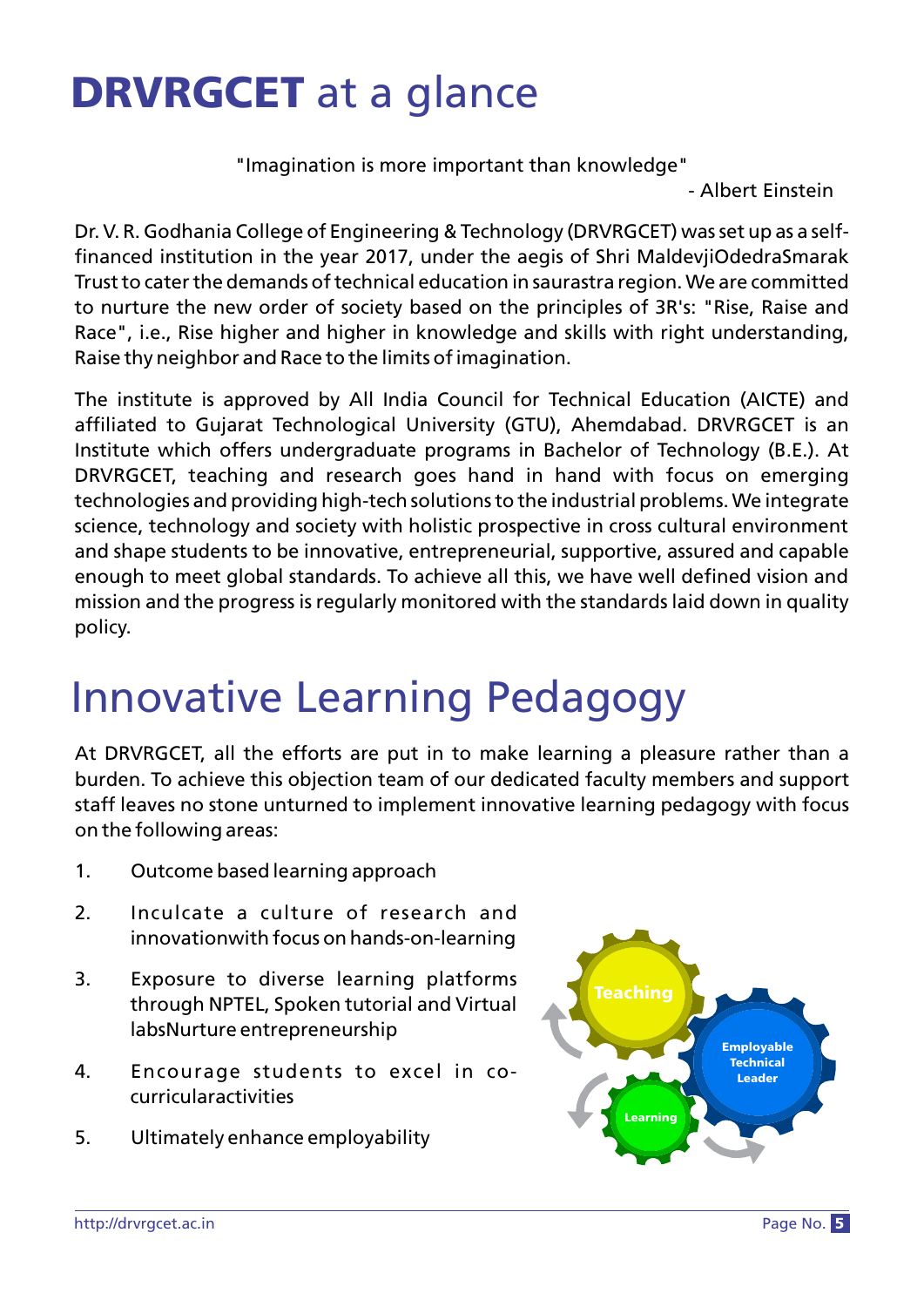

## Vision

To be a premier academic institution, recognized internationally for its contribution to industry and society through excellence in teaching, learning, research, internationalization, entrepreneurship and leadership.

## Mission

- To transform education through academic rigour, practical orientation and outcome based teaching.
- To develop and implement a relationship of cooperation between industry and academia.
- To undertake impactful research addressing local, national and global challenges.
- To prepare graduates to be lifelong learners with strong analytical and leadership skills.
- To develop global professionals and entrepreneurs with innovative spirit, tolerance and desire to make a difference to the society.

## **Quality Policy**

DRVRGCET is committed to provide the best of education and professional joboriented technical training at par with global standards. We further strive to achieve excellent customer satisfaction by providing quality education through:

- Standardized courses using state-of-the-artteaching methodologies
- Laying strong conceptual foundation
- Ensuring adequate industrial, R&D and academic exposure  $\bullet$
- Compliance of statutory and regulatory requirements
- Regular review of effectiveness of Quality Management System
- Continual Improvement in our operations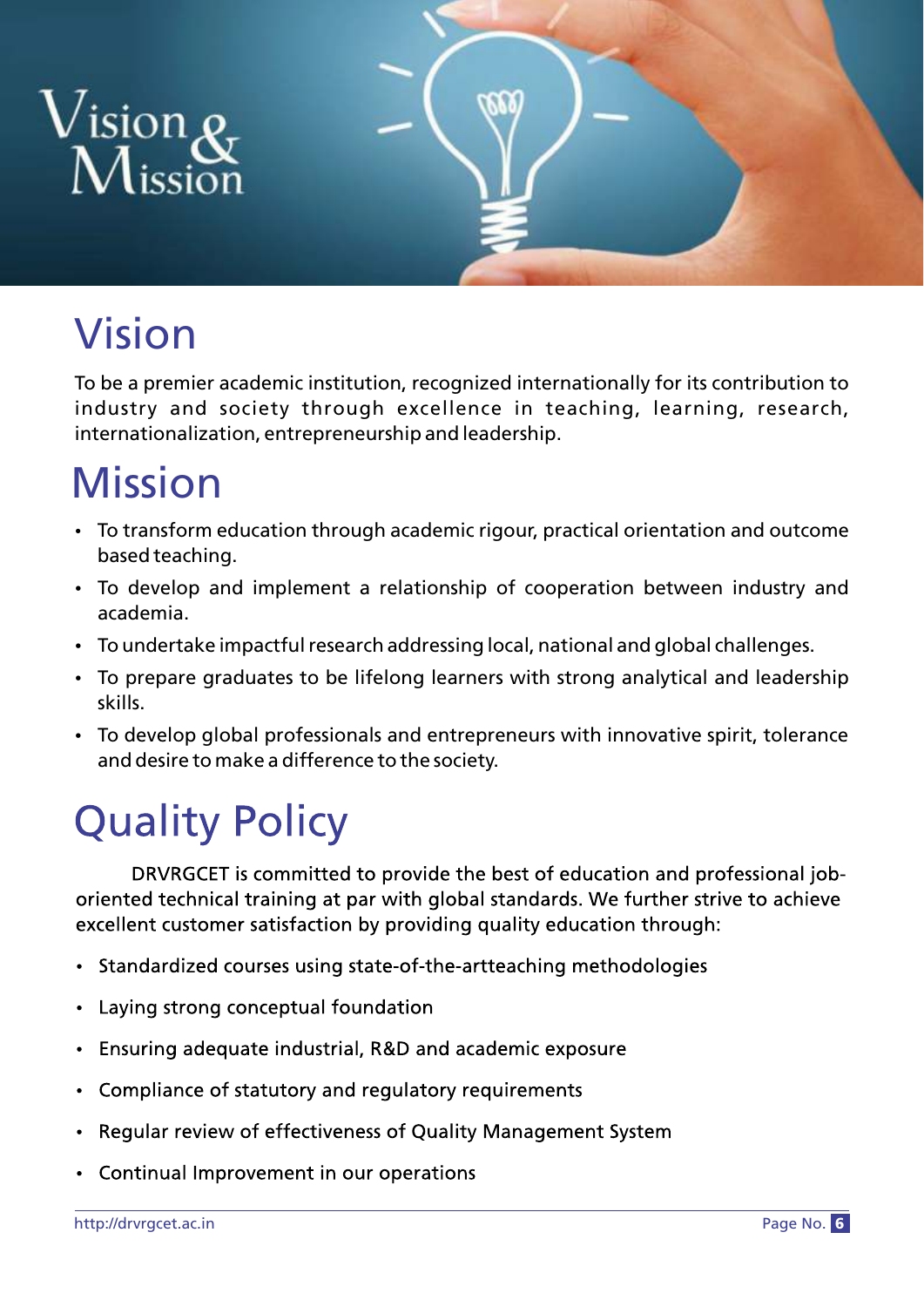## Why DRVRGCET

DRVRGCET is a great place for learning, here are some QUICK FACTS about DRVRGCET (a preferred destination for students):

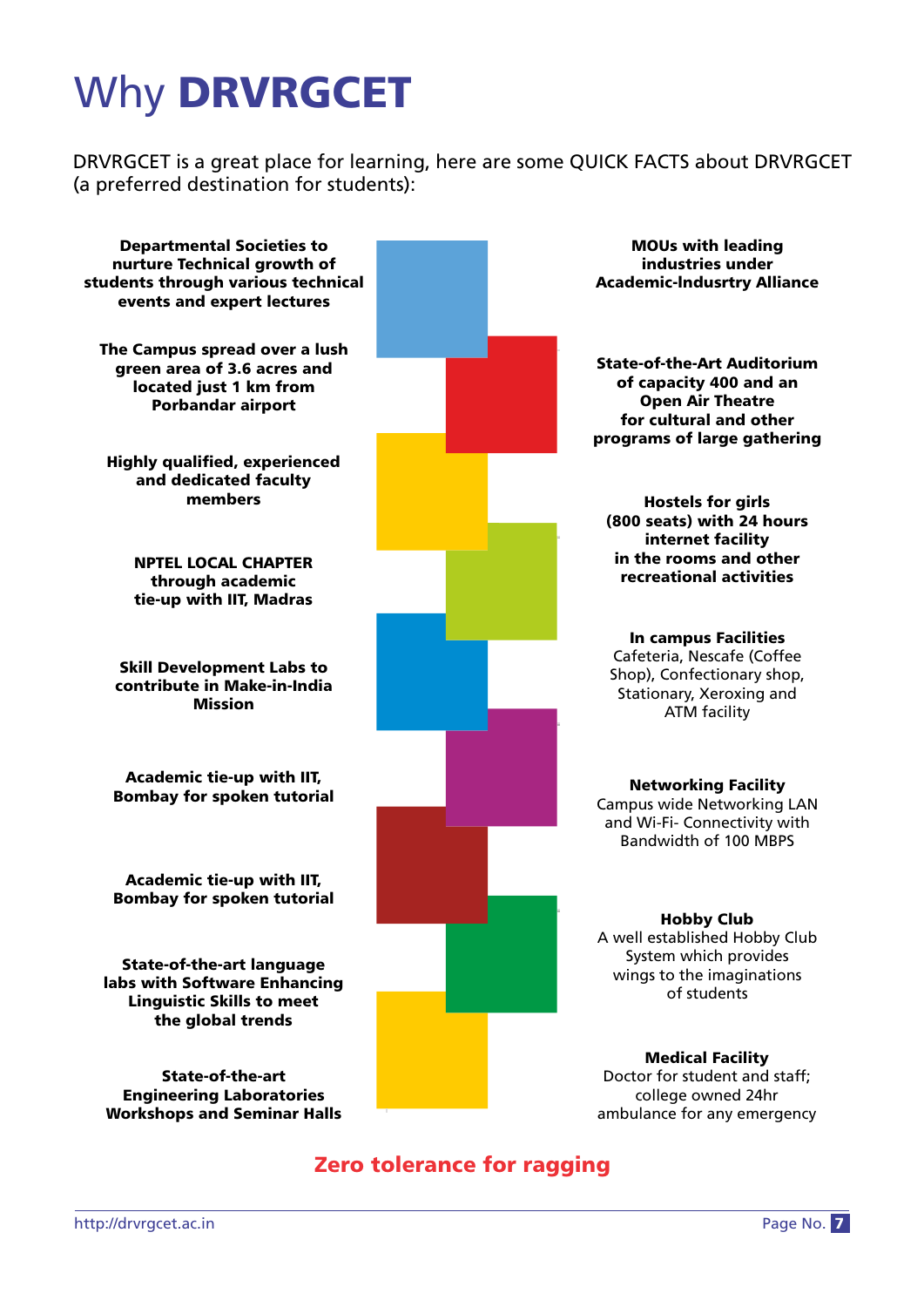## Life at DRVRGCET

Annual Fest : It's a Techno-cultural college fest, held annually. It includes several technical and cultural events for students to participate in and show their talent and skills. It also has a festival night which includes p e rf o r- m a n c e s fr o m popular singers, musicians and artists.



Girls Hostel: Hostels for girls (800 seats) which are enough for students willing to avail hostel facility. Rooms include almirah, table, chairs, cooler with 24 hours electricity and internet availability.







Sports Arena: Well laid Sports Arena and Facilities for outdoor and indoor games.

Library : DRVRGCET has a well established library with collection of 5000 books and 100 journals and 70 magazines subscribed to provide latest information on various subject.



In and Around : Inside Campus Cafeteria, Nescafe Stationary shops are available for the students.

DRVRGCET is only 1 km distant from Porbandar Airport. There are shops, and hospitals nearby the college.

*"The expert in anything was once a beginner"*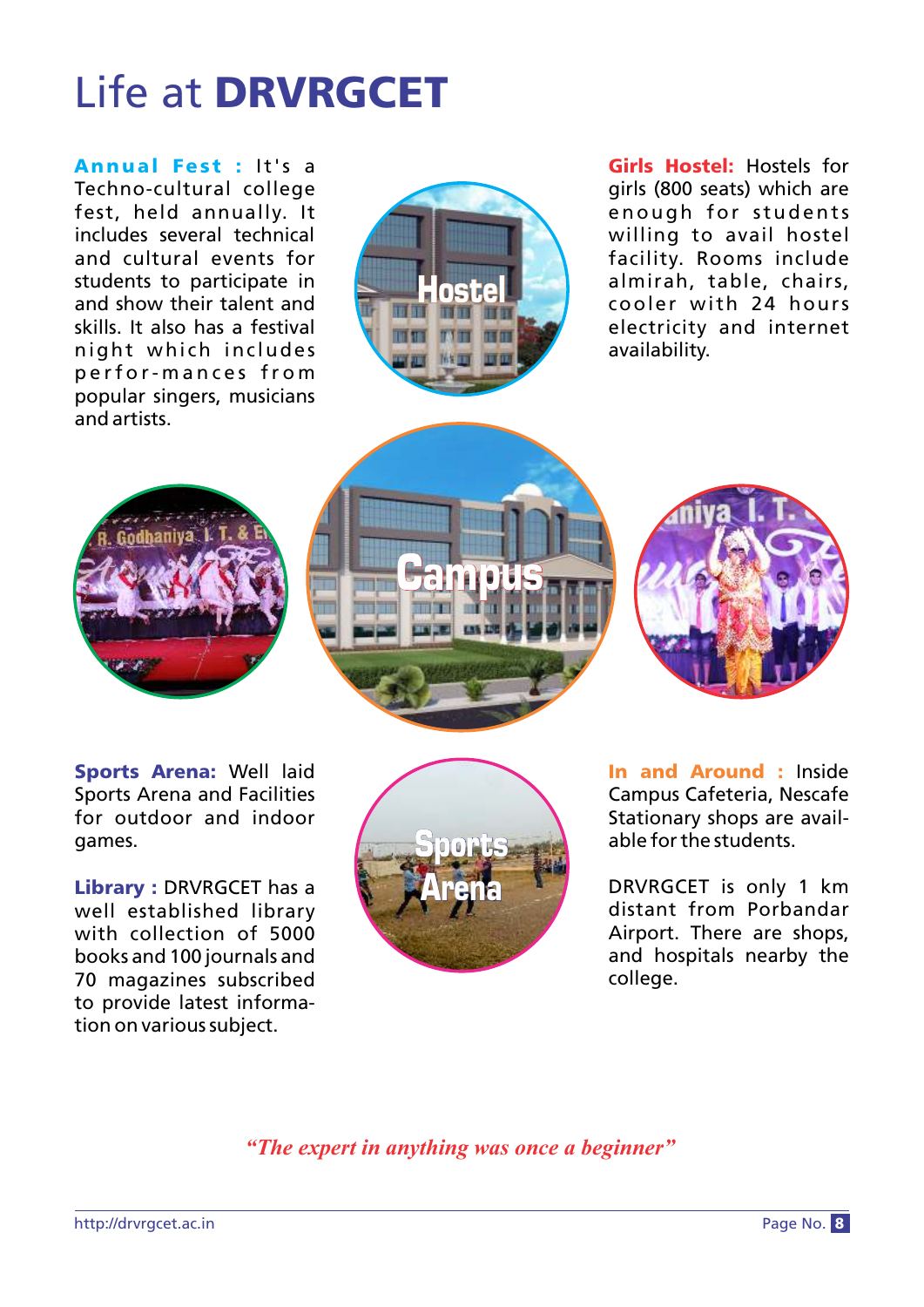## **Civil Engineering**

### Course overview

Total Intake B.E. (Civil Engineering) 60

### **Highlights**

Regular Industrial visits QualityPlacement

Focus on entrepreneurial skill development.

Strong Alumni Interaction

Effective career guidance including counseling for higher studies

Student activities and publications through Society and hobby club

### Employment Opportunities

Government,PublicSector, Private Sector, Academics and R&D. Large Scale opportunities are available in CPWD, MES, NHAI, CWPSR, Real Estate,Decks &Ports, Water Supplyand Sewage System Design, etc.



Civil Engineering is the core branch of Engineering that deals with planning, design, construction and maintenance of structures related to Infrastructure,urban/rural development and environmental protection. Department of Civil Engineering is continuously striving to designand implement new methodologies in teaching and learning skills of faculty and students.

## Facilities

The department has spacious and well ventilated classrooms, tutorial-rooms and seminar hall. Department is enriched with well equipped labs including Structural Analysis and Detailing Labs, Geo Informatics/Surveying Labs, Geo technical Engineering Lab, Transportation Engineering Lab, Fluid Mechanics & Hydraulics Machine Labs, Building Material & Construction Lab, Environmental Engineering lab, Computer Aided Design Lab and Drawing Hall.

## Achievements

- Participated in GTU TECHFEST-2017 in "Break Up Bridge" event and secured 4th Rank.
- Participated in GTU TECHFEST-2017 in "Life of pile" event secured 5th Rank.
- Students have achieved winning trophy at college level "Cricket Tournament" held in 2017.
- Participated in zonal level "Ouiz Competition" held at Shree J. N. Ruparel Swaminarayan Institute of Management & IT and secured 4th Rank.

## Placement

Some of our collaborated firms are "Nyara Energy -Jamnagar ", "Tacon Structure Private Limited – Porbandar", "K.M.Gareja Construction-Advana" etc. where students can have their campus drive.



http://drvrgcet.ac.in **Page No. 9**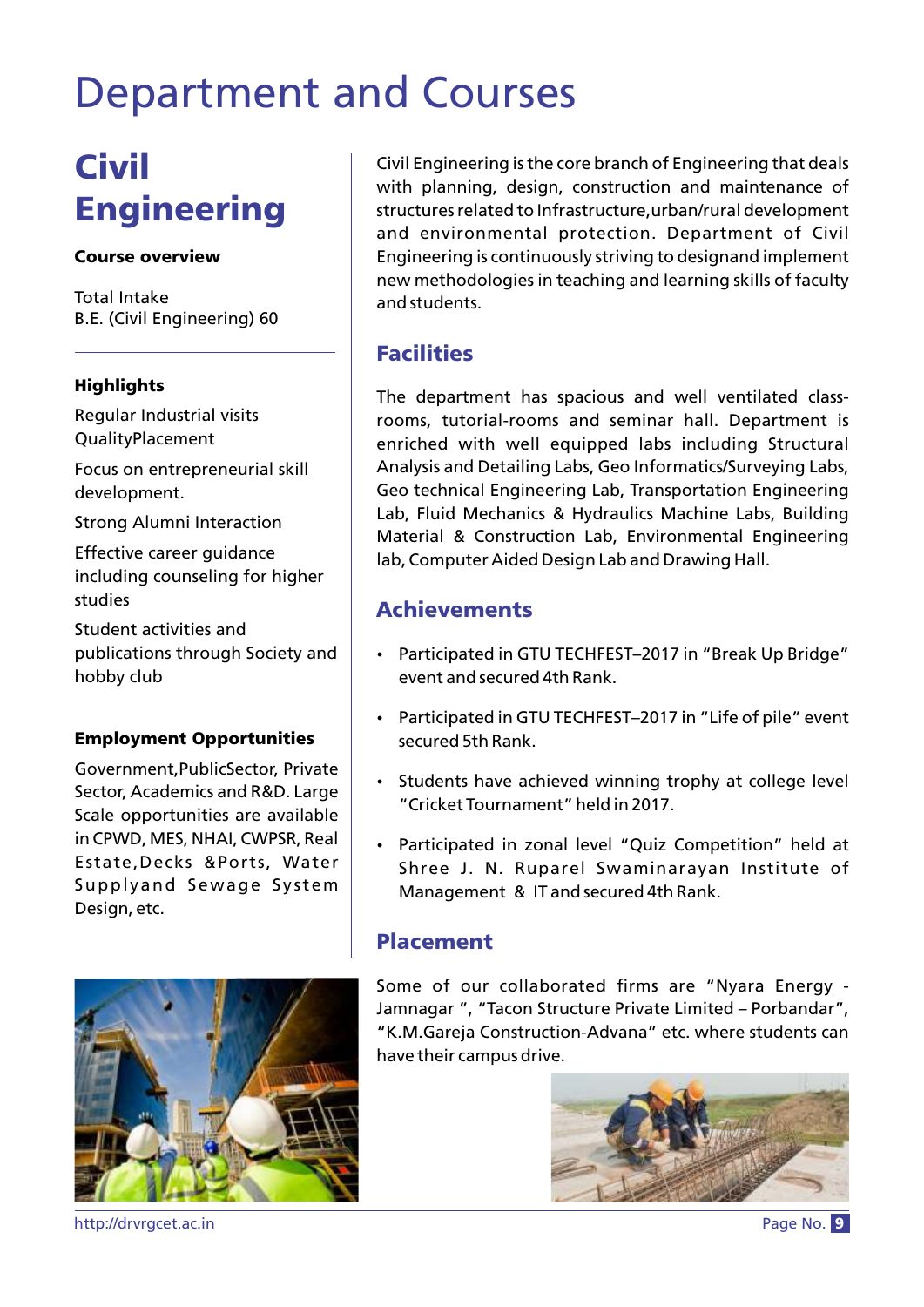## Computer Science and Engineering

### Course overview

Total Intake B.E. (Computer Science & Engineering) 60

### Labs and Facilities

All classrooms and laboratories are well equipped with ICT based learning process.

Our Department Laboratories has more than 100 computer with every lab is equipped with sufficient number of latest computer nodes to meet the requirement of single computer per student.

The department's major laboratories include:

- Cloud Computing and Virtualization Lab
- Database and Data Analytics Lab
- Enterprise and Mobile Computing Lab
- Algorithm and Complexity Analysis Lab
- Programming Language & Semantic Lab
- Software Engineering Lab Computer Organization Lab Project Lab



Computer Science & Engineering branch has tremendous employment opportunities in Govt. as well as private sectors as the demand of trained professionals is set to grow manifolds. The Computer Science & Engineering Department is commited towards developing excellence in computer education , training and research. Attempts are being made to enhance knowledge of students , faculty and staff by engaging them in academic , research , extra curricular and co-curricular activities.Computer Science and Engineering encourages students to utilize their problemsolving skills and creativity as they become familiar with the principles of both scientific engineering and computer programming.

### **Highlights**

Strong Outreach Programs: NPTEL Local Chapter- By MHRD, Govt. of India, Spoken Tutorial Workshops-IIT Bombay.

Placement Training Programs by reputed agencies Global Voice and Career Launcher forthird and final year students.

Entrepreneurship Development Programs in association with MSME, Govt. of India, NIESBUD.

Qualified & Experienced Staff : Our Department has highly qualified and experienced staff to share their knowledge.

Infrastructure : 100+ Higher End Configuration Computers of DELL & Acer Brand.Campus Wide Fiber Optic Cable Network.

### Employment Oppurtunities

Computer Science & Engineering branch has tremendous employment opportunities in Govt. as well as private sectors as the demand of trained professionals is set to grow manifolds.A computer engineer, also called a software engineer, is responsible for developing, testing and evaluating the software that make ourcomputers work. They may help in the development of new computer games and business applications, or even in the design of entirely new operating systems.

### Top Recruiters:

Students are well placed in organizations like Infosys, Cognizant, DELL, IBM, Samsung LG , TCS , India Mart and many more.



http://drvrgcet.ac.in Page No. 10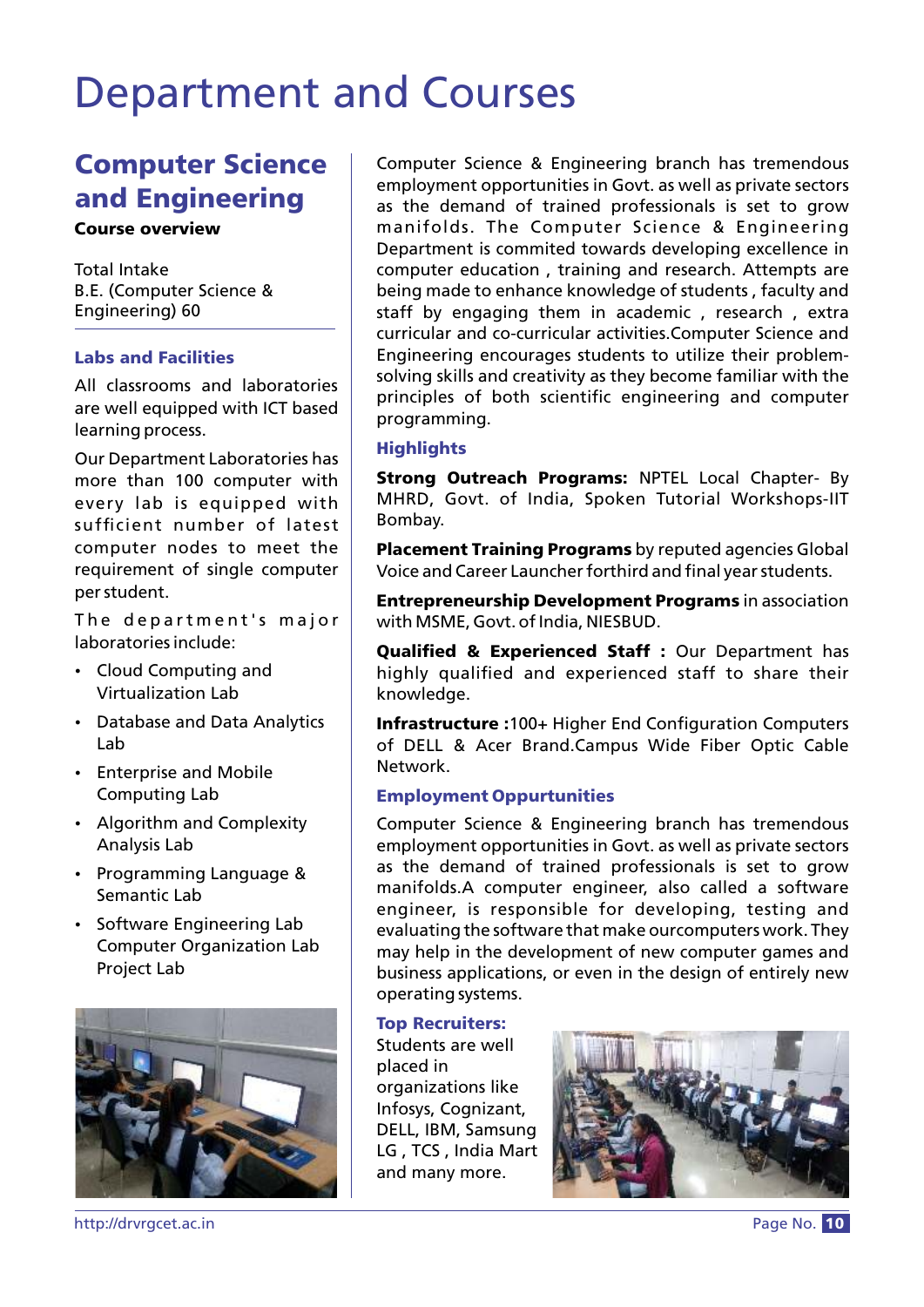## **Mechanical Engineering**

#### Course overview

Total Intake B.E (Mechanical Engineering) – 60

### **Highlights**

Mechanical Engineering is core discipline of Engineering that applies the principles and concepts of variety of subjects like physics, engineering and materials science that aims to design, analyse, manufacture and maintain mechanical systems.

The Department is manned with well-qualified faculty having industrial and academic experience.

The Department fulfils the faculty-cadre ratio as per AICTE norm

Development of leadership skills by infusing the program with current engineering professionalism.

Strong Alumni Interaction.

### Employment Opportunities

Organizing in-plant training, visits, executive training and induction programs.

Special focus on Communication Skills, Personality Development, Aptitude, Computational Skills Organizational Citizen Behaviour and Domain Specific Knowledge.

http://drvrgcet.ac.in

The course is offered with the focus on innovation, development and assessment of technologies so as to allow the students to think and operate freely. Mechanical Engineers have employment in the Public sector Units such as NTPC, BHEL, IOCL, BPCL, NHPC, BARC, DRDO, DAE, ISRO, etc.

### Placement

Students are well placed in high profile companies like Cummins India Pvt Ltd., ENCON, TCS, Hettich, Infosys India, JBM group, FACE, Trigent, and Amazon etc.

Belonging to one of the core disciplines, Mechanical Engineers have always been in demand. They are engaged in wide range of areas including Manufacturing, Production, Fabrication Industries, Quality Management, Industrial Engineering, Automation, Robotics, and CAD/CAM etc.

### Facilities

DRVRGCET is creating professionals and innovators for the future through exclusively sourced equipment available only at other top universities of India. The labs and facilities at the college ensure our students learn by 'doing' things rather than just watching and listening.

The Department has well equipped labs and workshops in the following fields: Applied Thermodynamics, Engineering Mechanics, Manufacturing Science, manufacturing processes , Production Technology , Fluid mechanics & Fluid Machinery, Theory of Machines, Material Science, Measurement and Metrology, Heat & Mass Transfer, Refrigeration and Air-Conditioning, Automobile Engineering, CAD/CAM etc



Page No. 11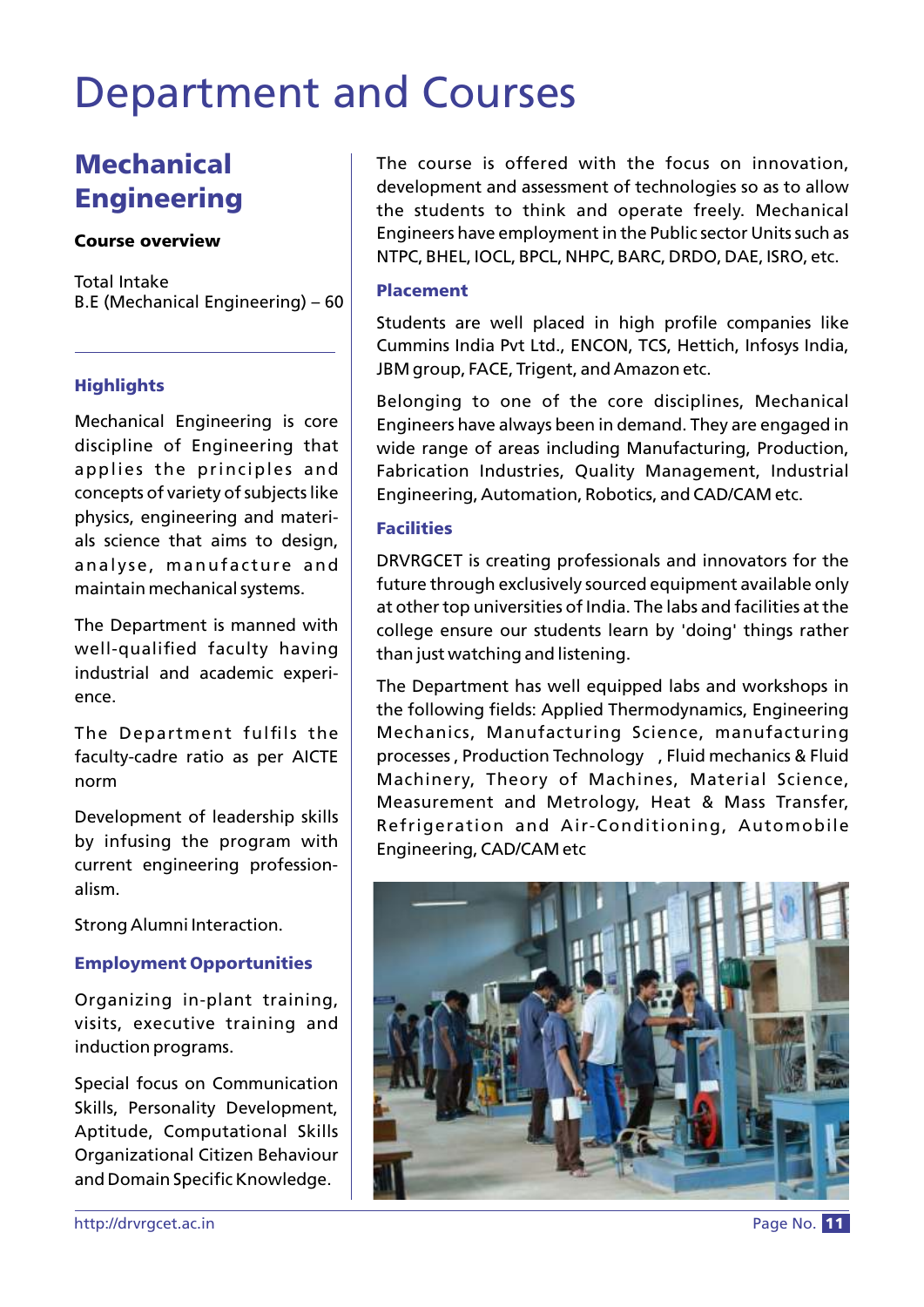## Chemical **Engineering**

### Course overview

Total Intake B.E. (Chemical Engineering) 60

### What is Chemical Engineering ?

Chemical Engineering mainly acts as a resource branch for many other engineering branches. The devices and equipment in every branch are manufactured using a chain of chemical processes. Every production and application unit deals with chemical engineering directly or indirectly. The chemical engineers are expected to have deep knowledge of chemical available and the effects of them with other chemicals as well as surroundings. Depending upon geographical applications, chemicals need to be altered in their behavior and composition which needs expertise. Understanding this domain, This Only Chemical Engineering College in Porbandar has arranged a pool of qualified teachers with the adequate technical infrastructure to meet the course objectives.

### Employment Opprtunities



### What is Chemical Engineering ?

Chemical Engineering is quite distinct from Chemistry. Although many of the processes chemical engineers deal with involve chemical reactions, the contribution of chemists and chemical engineers is quite different - even though they quite frequently work together. Chemists strive to find new pathways to desired end products and to investigate mechanisms of reactions.

The role of the chemical engineer is to translate this information to design processes that must not only be economically viable but must increasingly demonstrate minimal environmental impact.

Chemical Engineering draws on a wide variety of skills and knowledge. In fact the problem-solving and numeracy skills of chemical engineers are highly sought after by employers and help to explain why chemical engineers top the scales of all the major engineering professions.

### **Facilities**

The department has spacious and well ventilated class rooms and well equipped Environmental, Chemistry and Microbiology Lab, Air Pollution Analysis Lab, Waste Water Analysis Labetc.

### Placement Oppurtunities

"Shaurastra Chemicals Limited –Porbandar"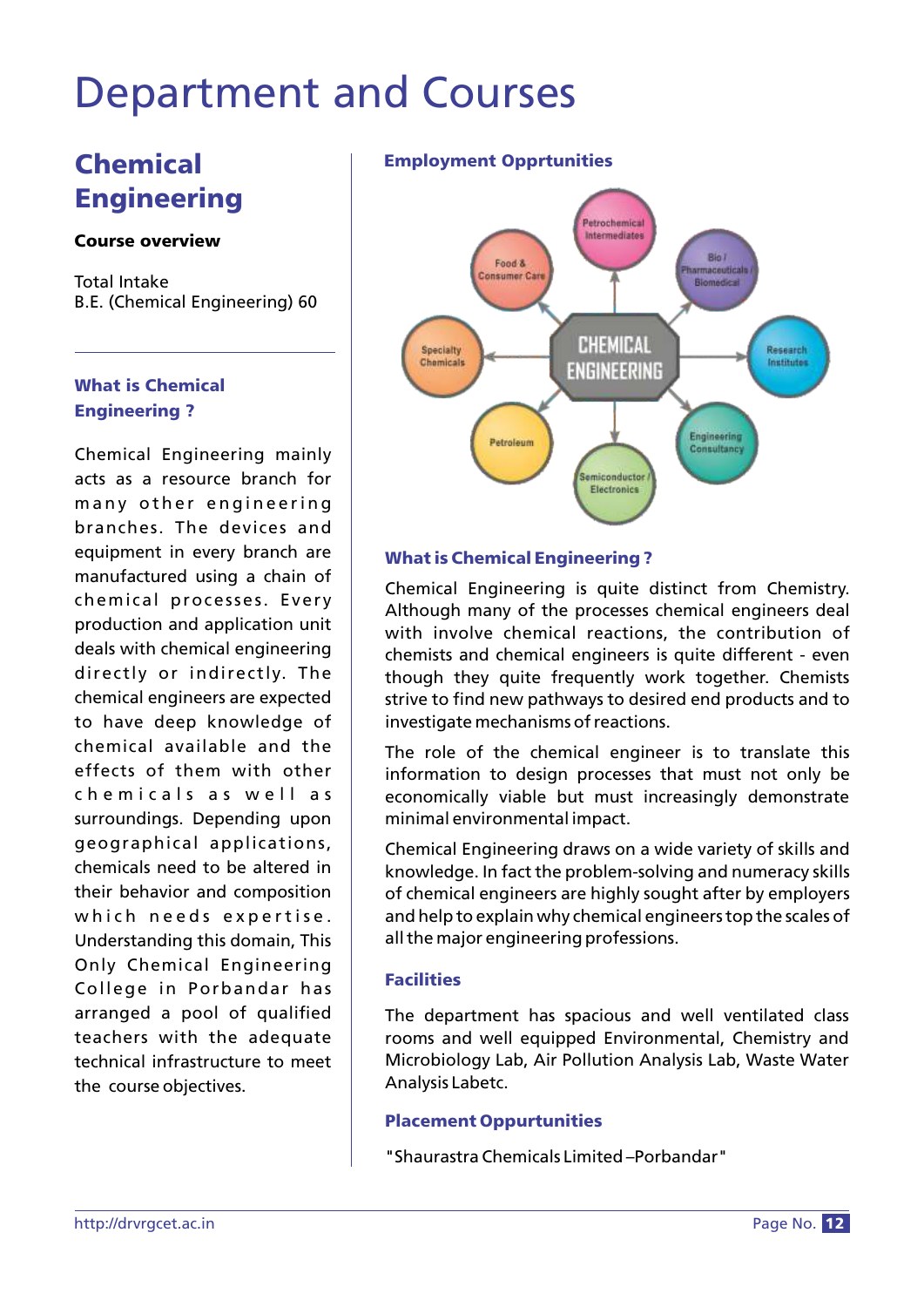## Studying at DRVRGCET



We provide various resources to make the studies enjoyable and effective so that students can be prepared to deliver their best. The DRVRGCET library serves as a place where students can delve deeper into their subjects and widen the horizons of their knowledge. In order to help its students to keep abreast with the changes happening in the world of technology, the DRVRGCET library also subscribes to 373 online journals, periodicals, and regional and national newspapers.

The DRVRGCET library boasts of a collection of 115,009 books of

Engineering, Applied Sciences, Information Technology and Humanities. It also has membership from IEEE, DELNET (Developing Library Network), AIRC (American Information Resource Centre), IE(I) (The Institution of Engineers, India), ISTE (Indian Society for Technical Education), CSI (Computer Society of India), IETE (The Institution of Electronics and Telecommunication Engineers), for online International Journals, and DELNET membership for resource sharing.

The college has developed a fully computerized library using DRVRGCET Soft software and bar coding system. The air-conditioned DRVRGCET library is spread across more than 1033 sq. m. and has sufficient seating capacity. It is equipped with a reference section, separate reading rooms for students and faculty, online cataloging and other facilities like lockers for students.

## NPTEL Local Chapter

DRVRGCET having a local chapter of NPTEL (National Programme on Technology enhanced learning) provides learning resource to its students which include free online courseware in the form of web courses and video lectures. These lectures utilize a multitude of facilities of the video medium



such as chalk-and-talk, tablet writing, power point, two and three dimensional animations, interactive codes, etc.

A team of dedicated faculty members continuously motivates and monitors students to make use of this valuable resource.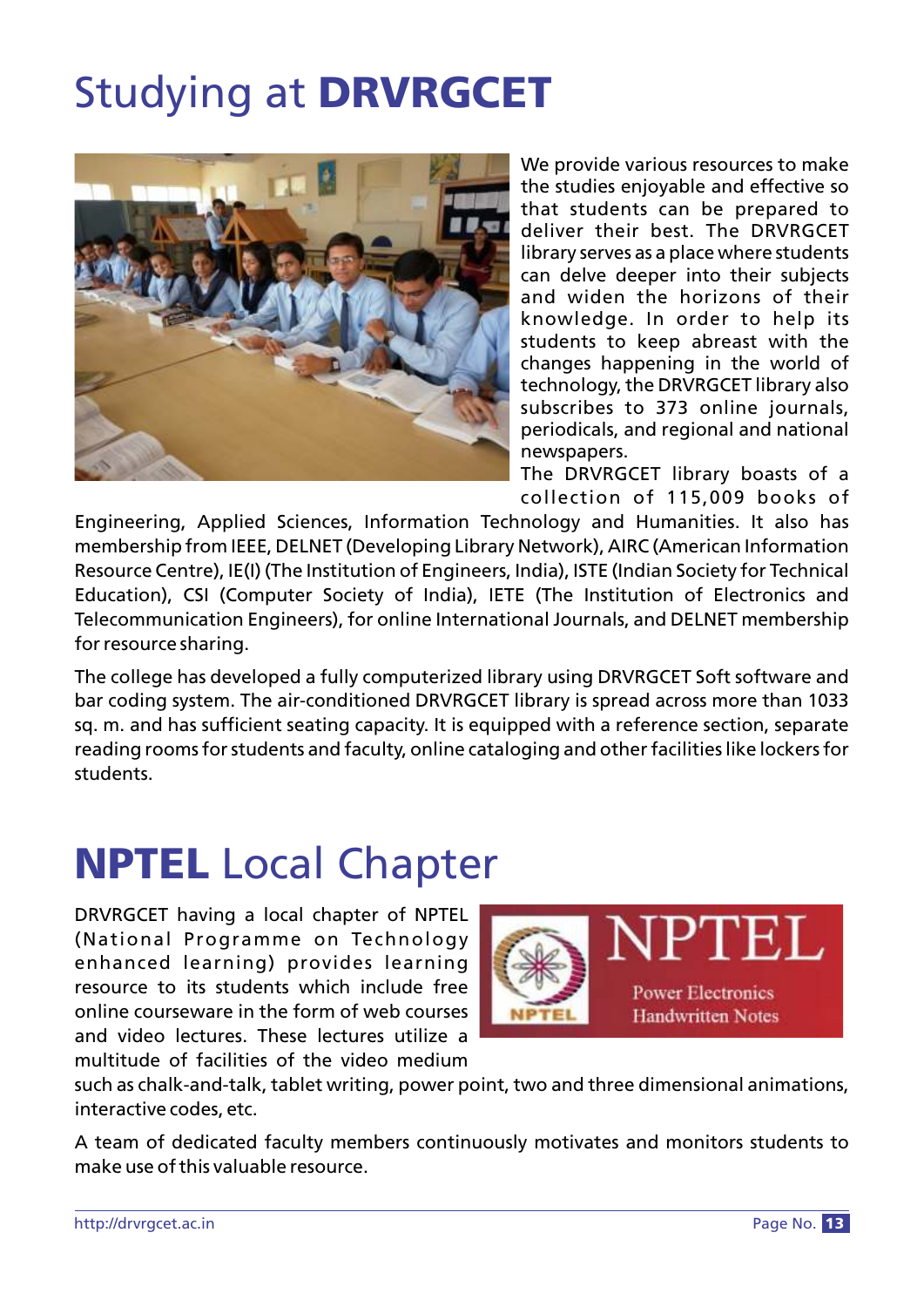## Global Presence of DRVRGCET

## NMEICT Local Chapter

DRVRGCET having a local chapter of NMEICT (supported by National Mission on Education through ICT) at IIT Bombay, permits thousands of teachers to benefit from each of these programs. Use of online and blended approach allows participants



to complete a significant part of training online, thus reducing the time which must be spent on face-to face synchronous interaction.

## SWAYAM Local Chapter

SWAYAM is a programme initiated by Government of India and designed to achieve the three cardinal principles of Education Policy viz., access, equity and quality. The objective of this effort is to take the best teaching learning resources to all, including the most disadvantaged.



SWAYAM seeks to bridge the digital divide for students who have hitherto remained untouched by the digital revolution and have not been able to join the mainstream of the knowledge economy.

## IITBOMBAYX Local Chapter

IITBombayX is an online platform developed by IIT Bombay, to offer Massive Open Online Courses (MOOCs) for individuals from varying backgrounds. We specialize in Hybrid MOOCs which captures the benefits of flipped classrooms, online lectures, and live interactions with the IITBombayX course instructors.

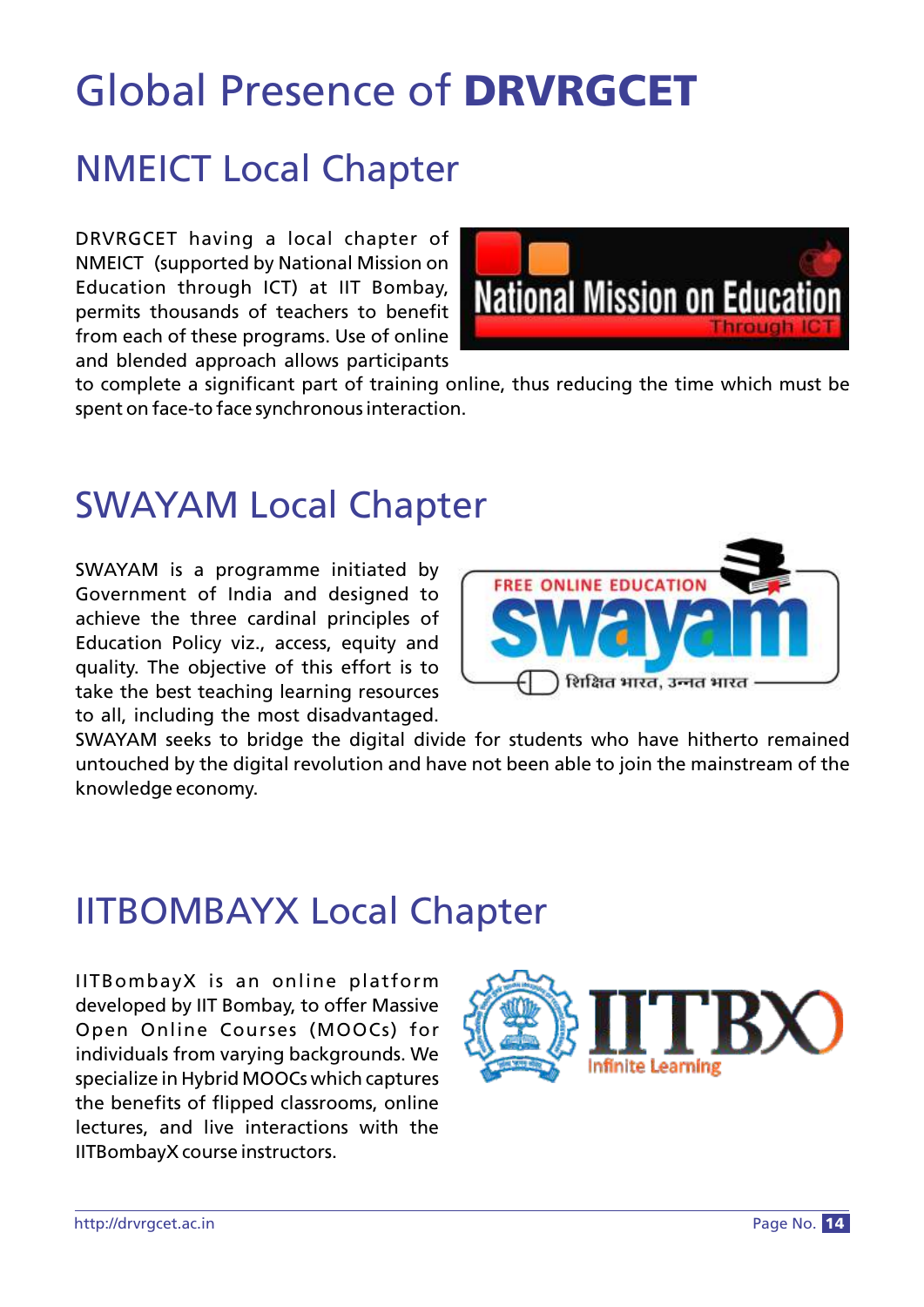## DRVRGCET in Newspaper

#### દેશ-પરદેશની આજકાલ

डीसीच्यंस, धीळडीसीचे,<br>चीजीचे,चीचेशसी (भारती),

simized (setti), via Nim<br>siehe em singe: behörtig<br>fan fang savani wrij 6

versets the reserve

 $\begin{array}{l} \text{where} \hspace{0.1cm} \text{where} \hspace{0.1cm} \text{where} \hspace{0.1cm} \text{where} \hspace{0.1cm} \text{where} \hspace{0.1cm} \text{where} \hspace{0.1cm} \text{where} \hspace{0.1cm} \text{where} \hspace{0.1cm} \text{where} \hspace{0.1cm} \text{where} \hspace{0.1cm} \text{where} \hspace{0.1cm} \text{where} \hspace{0.1cm} \text{where} \hspace{0.1cm} \text{where} \hspace{0.1cm} \text{where} \hspace{0.1cm} \text{$ 

we've don't in 4

the arthur sewering are tark the

માં સંસ્થમાં જૂન 1013 પી<br>મેન્જનીયરીય કોલેજની પણ<br>શુમ્હન કરામાં મારી હતી જેમાં

February services provide services

unisk (4.) fabru (4.) bilban<br>(4.) storger (4.) Afnan.

Dr. 24-4-2018, Tuesday 3

જોકોન્સમનું આવેલન જય છે.<br>દર્શ્વીલયાં આજન્સભગ સ્પોર્ટમ

.<br>બફારથી સેપીનાર પ د

went Matrix daws

want vincent wet 6 wi

विद्यापीकोर्नु काम ३०१ भूम्स ।<br>जिपेण्ड पूर्व् भवीत्य रामलुं नर्

के अनाफ के अंगो अनुसिधनी

.<br>આ ગરે લોકો પુરસ્કાર<br>શુર્કેશના સ્વામિત્ર આવ

 $\begin{tabular}{l|c|c|c|c|c|c|c|c} \hline \textbf{G} & \textbf{G} & \textbf{G} & \textbf{G} & \textbf{G} & \textbf{G} & \textbf{G} & \textbf{G} & \textbf{G} & \textbf{G} & \textbf{G} & \textbf{G} & \textbf{G} & \textbf{G} & \textbf{G} & \textbf{G} & \textbf{G} & \textbf{G} & \textbf{G} & \textbf{G} & \textbf{G} & \textbf{G} & \textbf{G} & \textbf{G} & \textbf{G} & \textbf{G} & \textbf{G} & \textbf{$ 

લોકોને મનલાન કરવા માટે આવેલ<br>કરવામાં આવેલ હતી.

WA MAN

He wish and with

indifferent services

s). Revoud sharefur bed octooted Record

with the risk for Elseba-

.<br>આ લોકાણનો બોરપાત પાડિયો અન<br>જિન્દ કે અને બે ઉપરાંત National

ograme on Technology

(NPTEL) V WAN HOME!

મદાજી હાર માર્ગ છે. જેની પણ આ<br>કોંગેજ ઓફિલ્મ્સ પાર્ટનર છે.

-<br>असम-असम काम्ब<br>अक्टोबी अंज मिनिस्क

**apaceufits uyfasil**<br>muide an hfware va<br>muni not 6 shu i, upfa

માટે તો એન્ડ રામ કરવા રવારે પાર્ટ

ALLING, JON 1994, AGESTONIA,

 $\begin{array}{ll} \mbox{new, from } \mathcal{M} & \mbox{new, for} \\ \mbox{new, on } \mathcal{M} & \mbox{new, for} \\ \mbox{new, on } \mathcal{M} & \mbox{new, on} \\ \mbox{two, so, so} \end{array}$ 

Learning

#### **PORRANDAR**

## કોમ્પ્યુટર શિક્ષણ દ્વારા વિદ્યાર્થીઓના જીવન બદલવાનો ગોઢાણીયા કોલેજ દ્વારા છેલા ૨૮ વર્ષથી ચાલતો જ્ઞાનચજ્ઞઃ એન્જીનીચરીંગ કોલેજમાં પણ સમગ્ર જીલામાં અગ્રેસર

દાયકાથી ગોઢાણીયા કોલેજ કોમ્પ્યુટર શિક્ષણ દ્વારા વિદ્યાર્થીઓના જીવનને ઉજજવળ બનાવી રહી છેઃ સંસ્થાના પ્રમુખ ડો. વિરમભાઈ ગોઢાણીયા એક વિઝનરી લીડર છેઃ હંમેશા સંસ્થાના દરેક વિદ્યાર્થીને દુનિયાની સાથે નહીં પરંતુ દુનિયા થી એક કદમ આગળ હોવા માટે પ્રેરિત કરતા રહે છેઃ દેશ-વિદેશમાં વિવિધ સંસ્થાઓની મુલાકાત લેતા રહે છે અને તેના દ્વારા કઈને કઈ નવું હંમેશા ઈમ્પ્લીમેન્ટ કરવા માટે પ્રચત્નશીલ રહે છે www.webfa

## પ્રિન્સીપાલ ડો. સંજય અગલ

dillo-**WE** 

**E** Gilba, verkes vik verste or from part

NMEICT & NPTEL (IIT)

3. How work of d. ver. siarebus historiku state has<br>historika historiku<br>historika upana hukumumi  $\begin{array}{|l|} \hline \text{on } \partial \Omega \text{on } \text{non-weak} \cup \text{on} \\ \hline \text{on } \partial \text{on } \text{on } \text{non-local} \setminus \text{Gumb.} \\ \text{second} \cup \text{on } \text{non-local} \setminus \text{non-local} \\ \hline \text{in } \text{real} \setminus \text{on } \text{local} \setminus \text{non-local} \end{array}$ 

and definite secure, where NMEICT & NPTEL 41 ailfean abha uillea.<br>Our official Partner

will sales it. most every set | પેલિકિક મુનિવર્સિટી, ઉદાવસમાં<br>| કોકપ્યુટર - એન્જીનીયરીયમાં<br>| વી.એમ.ટી. ડીસી મેળવી છે. **Roomed is life with road** 

and



 $\frac{1}{2} \frac{1}{2} \frac{1}{2} \frac{1}{2} \frac{1}{2} \frac{1}{2} \frac{1}{2} \frac{1}{2} \frac{1}{2} \frac{1}{2} \frac{1}{2} \frac{1}{2} \frac{1}{2} \frac{1}{2} \frac{1}{2} \frac{1}{2} \frac{1}{2} \frac{1}{2} \frac{1}{2} \frac{1}{2} \frac{1}{2} \frac{1}{2} \frac{1}{2} \frac{1}{2} \frac{1}{2} \frac{1}{2} \frac{1}{2} \frac{1}{2} \frac{1}{2} \frac{1}{2} \frac{1}{2} \frac{$ 

Khadakpur) National<br>Mission on Education<br>through information<br>and Communication Technology<br>CTI Y NTIN (NMEICT)

 $\begin{array}{l} \text{where} \ \text{of} \ \text{in} \ \text{with} \ \text{and} \\ \text{of} \ \text{in} \ \text{in} \ \text{in} \ \text{in} \ \text{in} \ \text{in} \\ \text{isomorphism} \ \text{in} \ \text{in} \ \text{in} \ \text{in} \ \text{in} \ \text{in} \\ \text{in} \ \text{in} \ \text{in} \ \text{in} \ \text{in} \ \text{in} \ \text{in} \ \text{in} \ \text{in} \ \text{in} \\ \text{in} \ \text{in} \ \text{in} \ \text{in} \ \text{in} \ \text{in} \ \$ 

જિલ્લાના સમાચારો ગોઢાણીયા કોલેજમાં એન્ડ્રોઈડ ટેકનોલોજી પર પ્રેઝન્ટેશન સેમીનાર



પોરબંદરની કોલેજ ડો. વી.આર. ગોઢાણીયા ઓક આઈ.ટી. દ્વારા ટેકનોલોજી ૫૨ પ્રેઝન્ટેશન સેમીનારનું આયોજન કરવામાં આવ્યું હતું. આ સેમીનારમાં બી.સી.એ. કોર્ષના વિદ્યાર્થીઓને એન્ડ્રોઈડ પ્લેટફોર્મ જે આયુનિક સમયમાં સૌથી વધુ ઉપયોગી મોબાઈલ ટેક્નોલોજી છે તેના પર વિવિધ ક્ષેત્રે માર્ગદર્શન આપવામાં આવ્યું હતું. આ સેમીનારમાં કુલ 80 જેટલા વિદ્યાર્થીઓએ ભાગ લીધો હતો અને થઈ રહેલ બદલાવ થતા એન્ડ્રોઈડ ટેકનોલોજીનો રોજીંદા જીવનમાં કઈ રીતે ઉપયોગ કરી શકાય તેના વિશે માહિતી મેળવી હતી.



પ્રપાસિકી કોલ હોય છે પર તો મોન<br>મોની રેક્ટી કરે છે ગયારે આ કોર્પણ<br>મીસીમે: કરેલા ગામથી ગણા ગયુ<br>રિપ્રદર્શિને રેક્ટી સર્વિયા મારડેરી  $\frac{1}{\sqrt{2}}$  is not a set that is a set that sell with 6, And Adulus 1006  $\begin{array}{l} \text{as a set of, } \forall n \text{ and } n \text{ is odd} \\ \text{vs. } \text{Gauss of } \text{al} \rightarrow \text{S, } \text{Gauss} \\ \text{as a set of } \text{Gauss} \rightarrow \text{Gauss} \\ \text{as a set of } \text{Gauss} \rightarrow \text{Gauss} \\ \text{as a set of } \text{Gauss} \rightarrow \text{Gauss} \\ \text{Semi and } \text{Gauss} \rightarrow \text{Gauss} \\ \text{in} \text{Gauss} \rightarrow \text{Gauss} \\ \text{in} \text{Gauss} \rightarrow \text{Gauss} \end{array}$ 

 $\begin{array}{l} \mbox{Suchy (full) and which will be a given by}\\ \mbox{true mean (local) should be a given by}\\ \mbox{true and (full) of the value of}\\ \mbox{true and (full) to the value of}\\ \mbox{true and (full) of the value of}\\ \mbox{true and (full) of the value of}\\ \mbox{true and (full) of the value of}\\ \mbox{true and (full) of the value of}\\ \mbox{true and (full) of the value of}\\ \mbox{true and (full) of the value of}\\ \mbox{true and (full) of the value of}\\ \mbox{true and (full) of the value of}\\ \mbox{true and (full) of the value of}\\ \mbox{true and (full) of the value of}\\ \mbox{true and (full) of the value$ **Internet and Firman Brunt** 

visite from heavy visdajetu sistvas .<br>આર્મ જ અર્ટે પંતુ સ્થર સંસ્થા<br>સંખ્યા વિશર થઇ રહ્યા જ સુધીમાં<br>મંગા બાંસર રહી છે. બાજ સુધીમાં sized pulse functions<br>wand sixed and pulled<br>integrate a size of the ગામમાં ૧૦૦૦ શ્રી પણ ગામને<br>વિદ્યાર્થીઓને આ સંસ્થા શ્રમ<br>ડીસીએસ, પીજી ડીસીએ, ä

## सीधी पधु अलुकाची अले<br>इम्रोडीइवॉड स्टाइ

 $\begin{array}{c} \text{solid paths} \text{ sets} \\ \text{if, one, double input} \\ \text{all, each of the double} \\ \text{see, some most of the type} \\ \text{see, some of the type} \\ \text{see, the type} \\ \text{in the type} \\ \text{in the type} \\ \text{in the type} \\ \text{in the type} \\ \text{in the type} \\ \text{in the type} \\ \text{in the type} \\ \text{in the type} \\ \text{in the type} \\ \text{in the type} \\ \text{in the type} \\ \text{in the type} \\ \text{in the type} \\ \text{in the type} \\ \text{in the type} \\ \text{in the type} \\ \text{in the type} \\ \text{in the type} \\ \text{$ Fencillated severiles and worden wilsel all the

 $\sim$ i<br/>80 or vid from  $\mu$  in the control of the fraction of<br/>  $\mu$  is the control of  $\mu$ lists we s see sind are and if need it has no reserve Point sity yll shi woold

morei aus viterier.

દેશ-પરદેશની આજકાલ Dt. 23-8-2018, Thursday  $3$ 

#### ગોઢાણીયા એન્જીનીયરીંગ કોલેજમાં સર્ટીફીકેટ કોર્ષની શરૂઆત આઈ.આઈ.ટી. બોમ્બેનું સર્ટીફીકેટ અપાશે WARD ALTER sticke ins fortie ft. Institute प्रोक्षक्य वधारा तथा साउँ पर्शनिन्तानी

એમ.ઓ.ઓ.સી., કેસ-ટુ-કેસ, પુ-

 $\vec{B}$ , an airful annual saint હેતુ છે. આઈ.આઈ.ટી. બોમ્બે આ विद्यार्थीઓ, नोકरीयान कर्न, एंग्रामी शैक्षणिक वर्षमां આ प्रांत्रामनं मिनीडिंड કોઈપણ જોડાઈ શકે છે. કોર્પની ફી  $34141$   $640$   $8$ .  $\vec{w}$  at टबुअ पर शार्टव तथा अंत्यु सोइवरेर .<br>આઈ.આઈ.સે. બોમ્બે હારા સર્ટીફિકેટ आपवासी अल्पर्श. આ કોર્પમાં ઈક્રેક્ટીય પુરુ ઓફ

पत्रु विकास माहे हो, वी.आह. ગોરાણીયા કોલેજ ઓફ એન્જીનીયરીંગ એન્ડ ટેકનોલોજીના પ્રિન્સીપાલ ડો. संबंध अन्नय (मो. नं. ७७२८२ ૯૨૮૭૦) નો સંપર્ક કરવા એક ધાદીમાં **VEND 19.** 

आई आई.टी. ऑम्બे ढास गया द्रारा उरवामां आपसे વર્ષે મોજવામાં આવેલ કોલેજ-ટુ-कोर्योदेट (सीसीसी) कार्यक्रमने

આઈ.ટી. કોર પ્રોફેશનલ એકટીવીટીઝ, विद्यार्थीઓ इस्ता भूल ९ सारी સાફટ સ્કીલ્સ અને વર્ડપ્લસ lingic new fise time ancelle કોમ્પનિકેશન જેવા અભ્યાસકર્યો પાયુ વર્ષે વ્યવસાયીક કોશભ્યો હસ્તગત स्थानरी सेवामां स्वायते. पोरव्यंदरनी કરવા માટે અભ્યાસક્રમને ૨ વિભાગમાં છે. જીંગલર, આંશાલીમાં શેરોજ અનેક ડિઝાઈન કર્યો છે. કર્યાચારીઓ માટે એન્જીનીયરીંગ એન્ડ ટેકનોલોજી

villangica

अन्छनीयरीय अविषयां सर्वसिंग्ट

કોર્પની શરૂઆત થશે.

पांस्लंदरनी भोडाएसेंसा



http://drvrqcet.ac.in **Page No. 15** Page No. 15